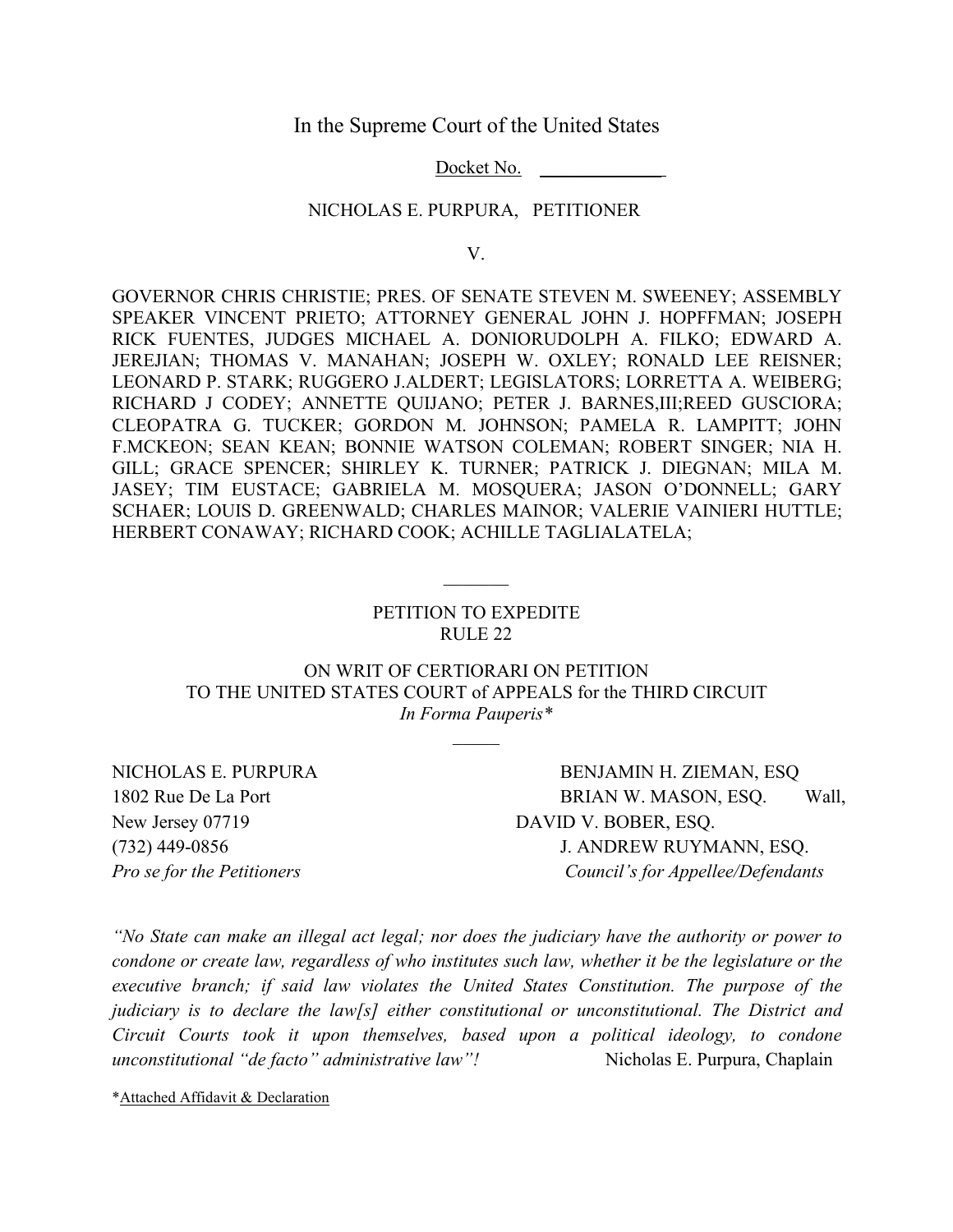#### REASON FOR EXPEDITING & GRANTING A WRIT OF CERTIORARI

1. Petitioner is a Chaplain and '*constitutional lecturer*"; admittedly not an attorney. Strict scrutiny will evidence that the District and Circuit Courts allowed the Defendants who are being represented by three (3) teams of attorneys; (i) NJ State Attorneys General; (ii) U.S. Department of Justice, Attorney; (iii) private outside attorneys, far too much leeway and thereby ignored federal law. Each of these entities, in one form or another has blatantly violated *Fed. R. Civ. P*. and Supreme Court precedents. They have done so, apparently, with anticipated impunity. These procedures were more about the protection of the named politically powerful individuals [Defendants] than the preservation of the US Constitution. As a result, unconstitutional *de facto* administrative law will continue to infect the health of our nation.

2. Petitioner submits this Motion pursuant to Rule 22, to each individual justice on this Honorable Court, for the valid and extremely important purpose of expediting this Petitioner's Writ of Certiorari. This request has become obligatory due to unquestionably extraordinary circumstances whereby many rulings issued by sitting justices on this Courthave had their decisions violated<sup>[1](#page-1-0)</sup> and ignored by the lower courts and the Defense teams.

<span id="page-1-0"></span><sup>&</sup>lt;sup>1</sup> The opinions of the lower courts point to no relevant citation to the issue at bar, but distort facts, laws and have failed to address the exception to Rule 12(b)(1) which rendered it inapplicable. Void any legal explanation for the departure from prior policy, see *Anastasoff v United States*,. 233 F3d 898: *declared that unpublished opinions not precedent and are unconstitutional because the framers,in speaking of "judicial power" in Article III would have in mind the common law courts of the time, which consider themselves fully bound by their prior decisions***.**

Also relevant: "*No citation courts in ef ect refuse to hear litigant's arguments that challenge judgment is inconsistent with court's ruling in other cases. Refusing to hearargument for consistent judicial treatment raises serious 'due process' concerns, especially given the strong association of consistency with fairness and correctness in our legal culture*". Jessie Allen, Brennan Center for Justice NYU School of Law.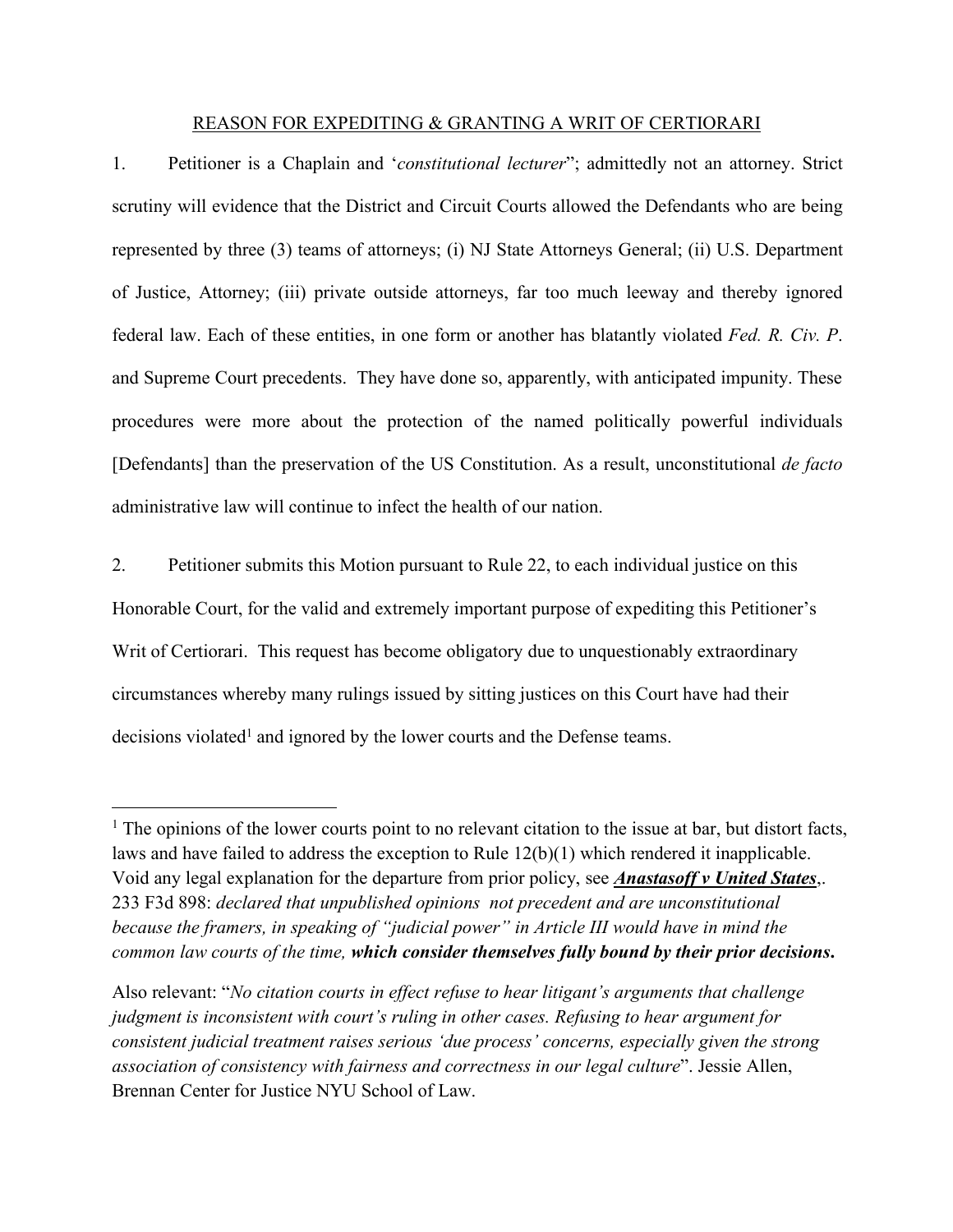3. More compelling, this Honorable Court must settle the question, once and for all, as to whether "*federalism*" has meaning and whether unconstitutional *de facto* Administrative law, *which is no law at all,* as was unanimously confirmed by this very court *en banc* [2](#page-2-0) *,* can take precedent over constitutional law.

4. The Fourteenth Amendment reads in part, that no state shall"*deprive any person of life, liberty, or property, without due process of law*." This applies to state and local governments. The Due Process Clause of the Fifth Amendment applies to federal government. Most Due Process issues involve state laws – the threshold issue before the Court is just that, whether a state can usurp the United States Constitution.

5. Under the color of law, New Jersey government officials have consistently and continuously deprived the rights of this Petitioner and every citizen of this otherwise great state. This matter requires close analysis (strict scrutiny) in order to fully perceive the extent of the denial of due process this Petitioner and others have undergone at the hands of unconstitutional coercive power.

6. This esteemed judicial body must consider collectively, as a liberty interest, whether there has been an interference with individual rights which rises to the level of an unconstitutional deprivation.

7. The United States District and Third Circuit courts have entered decisions which conflict with the decisions of other Courts of Appeal and this Supreme Court. *Heller*, *McDonald*, and *Caetano*, are examples of whether there is an inalienable right to "*self-protection*" and whether

<span id="page-2-0"></span><sup>2</sup> **See,** *Bond v. United States,* **09-1127 (2011) and** *Department of Transportation et al., v Assoc. of American RR...* **No. 13-1080 (2015)**.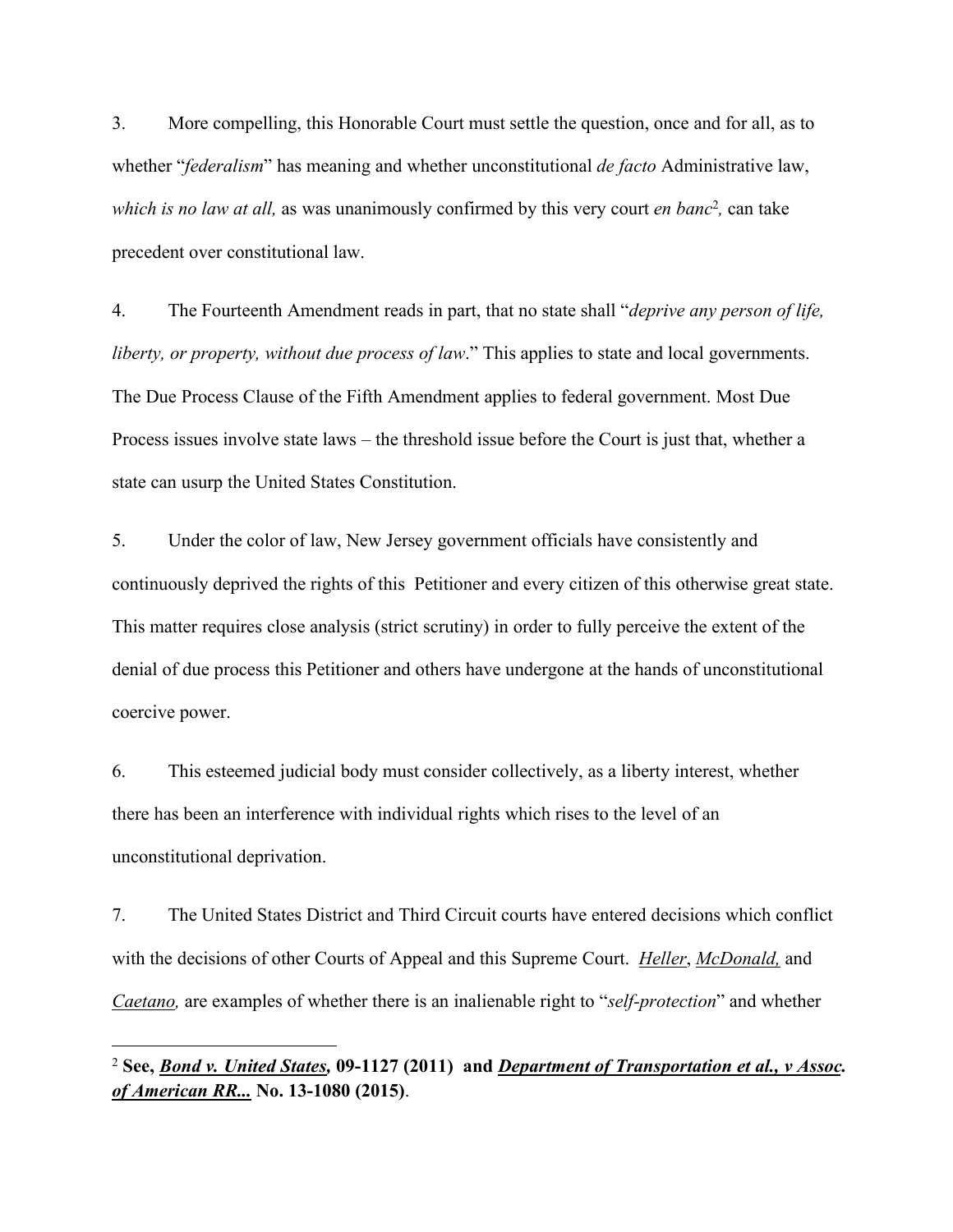or not a state can convert a constitutional right into a privilege [3](#page-3-0) which clearly violates "*Federalism*".

8. This Petitioner respects and is fully cognizant of the volatility of this subject but also believes that this highest Court must not continue to ignore its fiduciary duty and declare definitively the legality of "*federalism".* Article IV, Section 2 and the Second Amendment are controlling law over all these United States. Every citizen regardless of which state he/she resides must be treated equally anywhere he may live or travel within the borders of the United States. The right to bear arms must be consistent across the board and not be infringed upon by political autocrats who endeavor to become a law unto themselves.

9. This action calls for the *strict scrutiny standard.* The state, not the Petitioner carries the burden of proof [4](#page-3-1) when an individual brings a claim against a state pronouncing interference with a fundamental right where the challenge is that a state failed to demonstrate any compelling interest other than a political ideology. Regarding this Writ, the record clearly demonstrates that no legitimate and substantial interest resided in any process by which the lower courts functioned.

10. The necessity for immediate adjudication is even more glaring as this Writ will detail how both lower courts ignored the RICO statutes- (42 U.S.C. 1985, and 1986; 1983 Civil Rights which mandate an "*affirmative*" response with "specificity and particularity". It should be noted

<span id="page-3-0"></span><sup>3</sup> The Supreme Court made clear in *Hale v Hekle*,201 U.S. 43, 74 held: "*if the state may compel the surrendering of one constitutional right as a condition of favor, it may compel a surrender of all. It is inconceivable that guarantees embedded in the Constitution of the United States may be manipulated out of existence*."

<span id="page-3-1"></span><sup>4</sup> See, *Bowers v Hardwick*, 478 U.S. 186, 189 (1986) "*to prevail, the State would have to prove that the statute (in this case de facto administrative Law) is supported by a compelling interest and is the most narrowly drawn means of achieving that end*"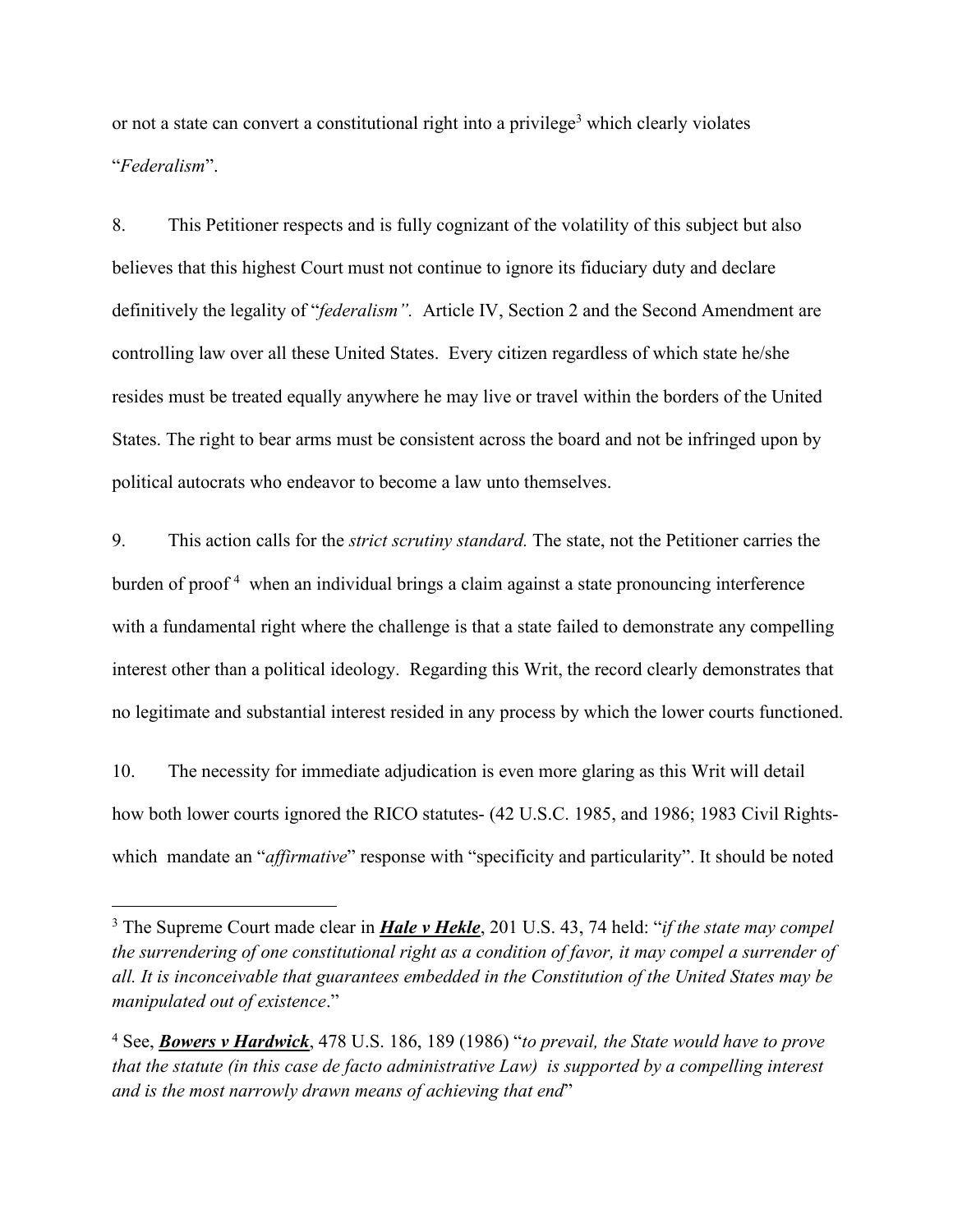herein; not even a general denial can be found in the record. The courts disregarded, without comment or acknowledgment that the Defendants had by rule, forfeited and were in default. See; Rule 8 (b) (c) and (d). " *The rules do not permit defendants to avoid responding to legal argument*." 8(b)(6).

11. The law is unambiguous that for a "*full and fair*" hearing to have occurred, the courts must demonstrate compliance with elementary legal rules of evidence, and state reasons for their determination. The courts must indicate what evidence was relied upon. Invented technicalities and dilatory practices do not fulfill those requirements. Allowing such diversions to direct the outcome of this Civil Rights legal action is not just illegitimate but such actions breed frustration with the Federal Courts and ultimately "disrespect for law"<sup>[5](#page-4-0)</sup>. .

12. At no time throughout these unnecessarily protracted proceedings has this Petitioner requested damages or punishment for the Defendants, but simply the restoration of a constitutional right, now and in the future.

13. This Petitioner's Writ, considering its vital importance, is very short. Yet in its brevity there resides legally irrefutable facts and conclusively proves that this entire matter is/was *stare decisis.*

14. Important note to the expedited jurists: The Circuit Court conveniently ignored a very important piece of data presented to it by this Petitioner. Following District Court Judge Shipp's convoluted Order for this Petitioner to re-file his original Brief after more than a year had passed, Judge Shipp was removed from the case. Note: This Petitioner does not know if or how that removal relate, however, after being removed from the case, this same judge, while

<span id="page-4-0"></span><sup>5</sup> See *Roadway Express v Pipe*, 447 U.S. 752, at 757.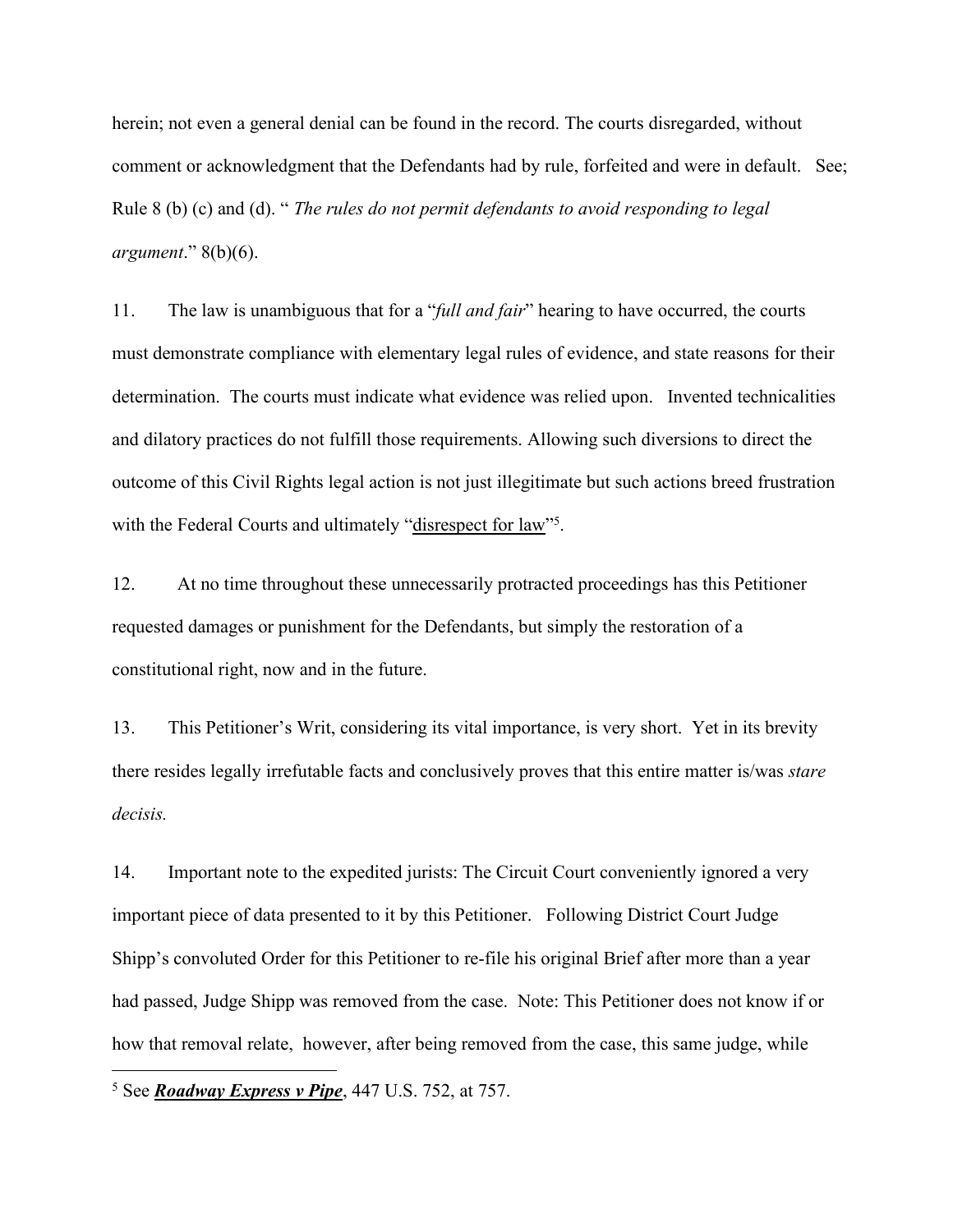presiding over a tangentially equal controversial legal action, astonishingly, issued a "Consent Order" which agreed in every detail with the claims of relief as they are detailed in this Petitioner's original Brief. Judge Shipp even went so far as to cite, as did this Petitioner in his Brief, *Heller, McDonald, and Caetano* and Second Amendment inalienable rights.

15. The lower courts never considered this legal filing to be about an important constitutional challenge and cared even less aboutwhether or not New Jersey is violating Civil Rights by infringing on the Second Amendment. It was all about who the Defendants were and their official positions. In a nutshell, the rule of man appears to have been permitted to trump the rule of law. This Petitioner is confident that this Honorable Court will not allow that to stand.

Respectfully submitted,

Nicholas E. Purpura, Chaplain

## DECLARATION IN SUPPORT FOR LEAVE TO PROCEED WITHOUT COST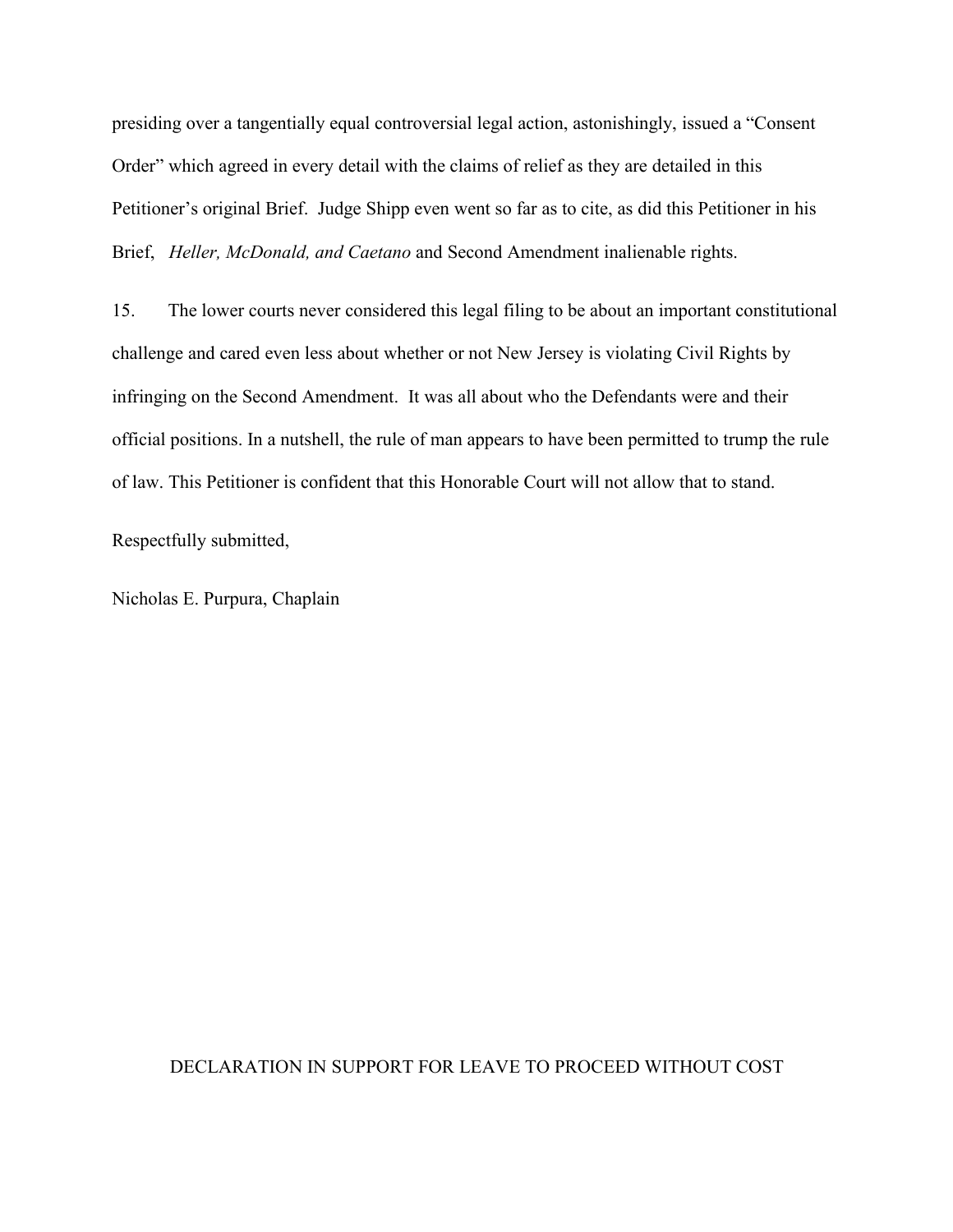# TO THE HONORABLE COURT, DEFENDANTS AND THEIR ATTORNEYS OF RECORD, AND ALL INTERESTED PARTIES:

COMES NOW, Nicholas E. Purpura, Petitioner to file this Declaration to address this matter "*in the interest of substantial justice*" requesting a grant of waiver of all fees.

This notice concerns whether the rights defined in the Constitution are to be protected and to serve as a warning in regards to "*federalism*" and the potentially devastating consequences which will threaten every American's constitutionally protected rights, if the rule of law, "*due process*", and judicial integrity are compromised.

At this stage of the proceedings gross errors in law must be addressed. [*Decision[s]and order[s]* ] If the District and Circuit Court rulings are allowed to stand they will weaken constitutional civil rights, as well as the rules governing "*federalism*", not just in New Jersey, but also throughout the many states. No cost or fee should be imposed on establishing American Jurisprudence. This *Pro Se* Petitioner has taken on this battle on his own and except for some very small donations from friends the costs of this almost two year struggle has been borne by this Petitioner. As such he prays that this Honorable Court will understand that costs and fees must never be permitted to impede justice.

At stake here, is not a Republican, Democrat, Liberal or Conservative issue. It is far more than just the violation of a *Second Amendment* fundamental right. The significance of this Petition is based upon the need to halt the dangerous trespass upon **"***federalism***"** which has become the standard operating procedure of out of control legislators, jurists and officials who have placed their own political ideology ahead of the Constitution and their sworn oath to defend it. Those individuals appointed to our Federal Court system who unabashedly and heretofore sans consequence, continue to issue rulings based upon that same concept must also and finally be restrained. Ending those practices should never have a price tag imposed upon it. No American should ever have to absorb financial burdens in protection of a Constitutional Civil Right.

## Financial Information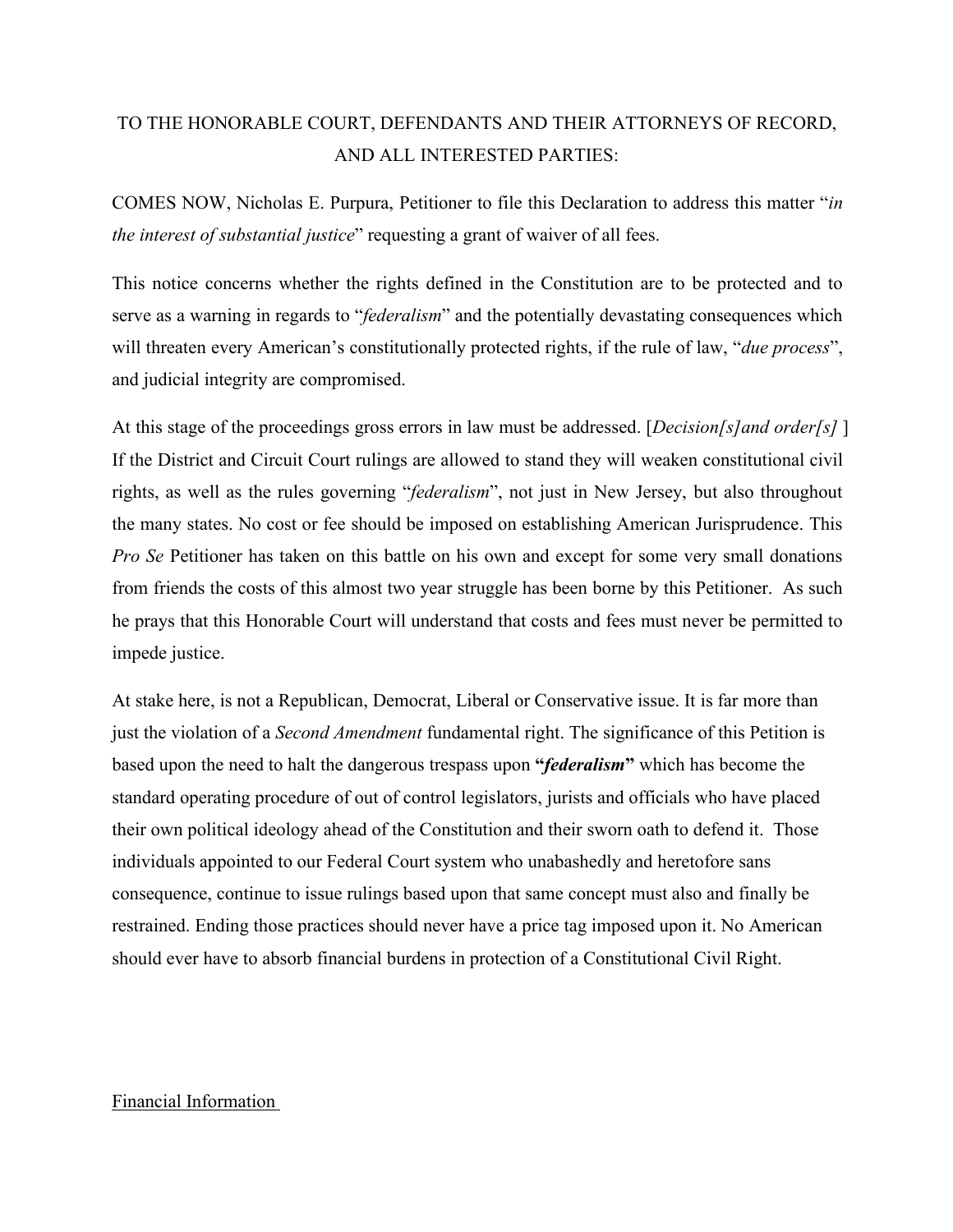Regardless, Petitioner is without the financial ability to fund these proceedings, his entire income is derived through "Social Security' [\$1599.00 per-month], and is without any other viable assets. As a United States citizen, Petitioner is entitled to be heard and hereby declares under the penalty of perjury that this statement is true and correct.

Petitioner believes there is a lawful and constitutional right to proceed without costs, even if one had the ability to fund these legal proceedings. The opportunity to be heard was adjudicated by this Court, which held: "*that a natural man or woman is entitled to relief for free access to its judicial tribunals and public of ices in every State in the Union*" (2 Black 620, see also *Crandell v. Nevada*, 6 Wall 35).

Petitioner should not [and must not] be charged a fees, *or costs for lawful and constitutional* right to petition this court in this matter in which he is entitled to relief, as it appears that the *filing fee rule was originally implemented for fictions and subjects of the State and should not be applied to Plaintifwho is a natural individual and entitled to relief*: *Hale v. Henke*, 201 US 42.

Respectfully, the Courts belong to the people, and Petitioner thanks this Honorable Court in advance for the opportunity to be heard and argue this important issue free of the financial burden that would impede or even halt the important issues at bar.

Respectfully,

Nicholas E. Purpura, Chaplain